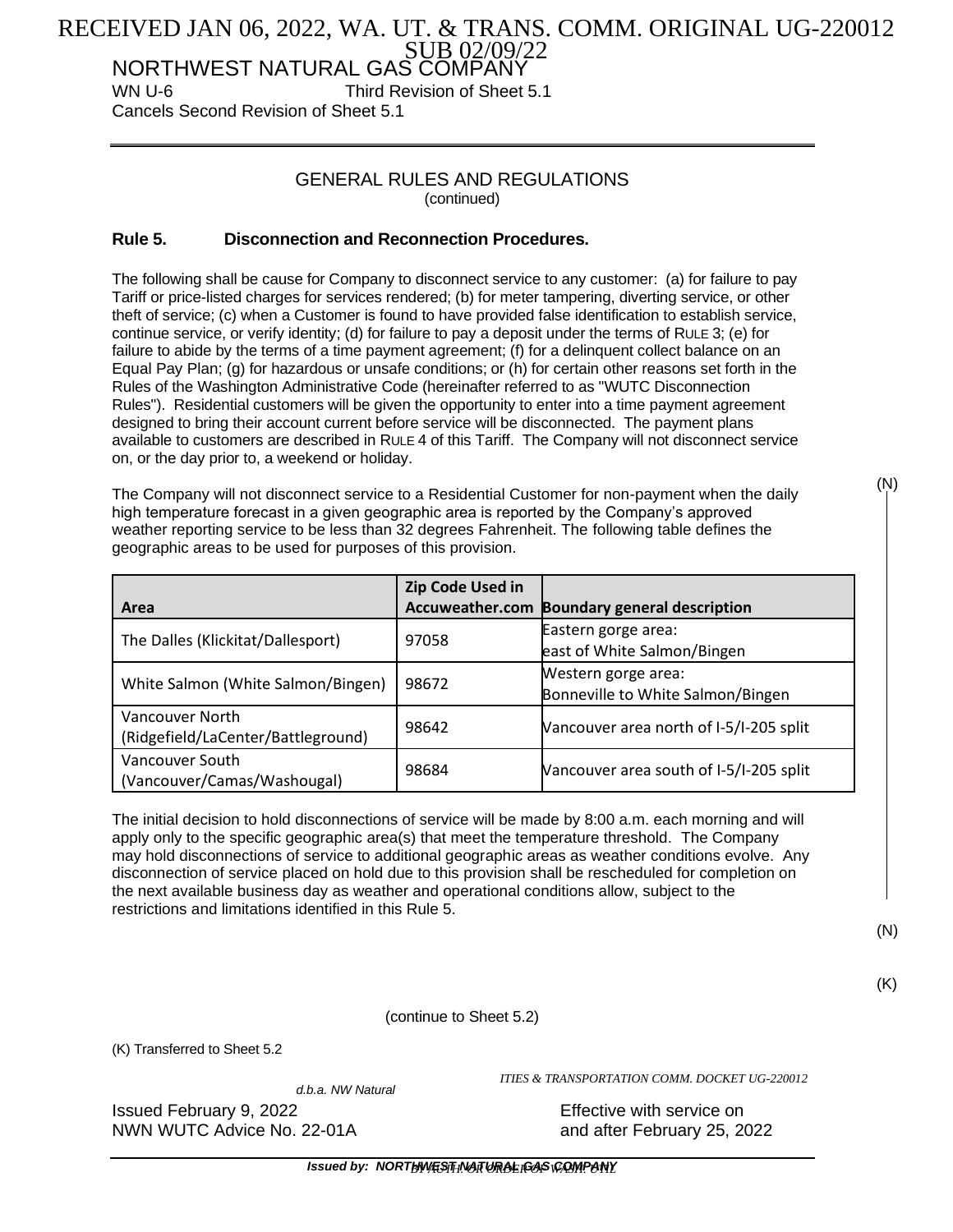# RECEIVED JAN 06, 2022, WA. UT. & TRANS. COMM. ORIGINAL UG-220012

NORTHWEST NATURAL GAS COMPARY 22 WN U-6 First Revision of Sheet 5.2

Cancels Original Sheet 5.2

## GENERAL RULES AND REGULATIONS (continued)

## **Rule 5. Disconnection and Reconnection Procedures** (continued).

## **Disconnection of Service**

If at any time the Company finds that the identification provided by a Residential Customer was false at the time the Customer: (a) established new service, (b) re-established service following a disconnection, (c) continued service at a new service address, (d) or for any other reason was required to provide proof of identification, the Company may disconnect service. If the false identification is found more than sixty (60) days from the date of Customer contact, the Company will issue a notice requiring the Customer to provide valid identification within fifteen (15) business days following the date the notice was mailed. If the false identification is found within sixty (60) days from the date of Customer contact, the Company will issue a notice requiring the Customer to provide valid identification within five (5) business days following the date the notice was mailed. If the Customer fails to provide valid identification in the form required by Rule 1 within the time indicated on the notice, the Company will disconnect service without further notice.

Except as otherwise allowed under WAC 480-90-128(2) or as otherwise specified in this General Rule, the Company shall issue a disconnect notice to customer prior to disconnecting service. Except as provided below, the Company will make no fewer than two attempts to contact a customer before disconnecting service. The first notice will give the customer no fewer than eight (8) business days following the day the notice was mailed to make payment or payment arrangements before service is disconnected. If the disconnect notice is personally delivered to customer, customer will have no fewer than two (2) business days following the day notice was delivered to make payment or payment arrangements before service is disconnected. Prior to disconnecting service, Company will attempt to contact the customer in person, by telephone, or by additional written notice. If by telephone, at least two attempts will be made to contact customer on the day the Company expects to disconnect service. If contact is not made, a written notice will be mailed and the Company will give at least three (3) business days following the date of mailing before disconnecting service. If by additional written notice, the Company will give at least three (3) business days following the date of mailing before disconnecting service.

If the disconnect notice is for nonpayment of a deposit, customer will have no fewer than six (6) business days after mailing or delivery of the notice to customer before service is disconnected.

Advance notice of disconnection is not required when disconnection is for meter tampering, diverting service, other theft of service, or for hazardous or unsafe conditions.

A residential customer who can certify that a medical emergency exists will be given an additional five (5) business days to obtain an emergency medical certificate before service will be disconnected. See RULE 6 for more information on emergency medical certificates.

When a Customer makes a payment subsequent to the issuance of a notice to disconnect service due to nonpayment, whether payment is made to prevent a disconnection of service or to reactivate service that was disconnected, and the payment is not honored by the bank or other financial institution, the account will be deemed unpaid. The Company will attempt to notify the Customer in person, by telephone, or by written notice, of the payment failure and the Customer will have one Business Day to correct the failure. If a valid payment is not received, service to the Customer may be disconnected after the due date of the previously issued five (5) day notice, and without further written notice. This process may proceed separate from the normal notice process described herein.

(continue to Sheet 5.3)

*d.b.a. NW Natural* (K) Transferred to Sheet 5.3 (M) Transferred from Sheet 5.1

Issued February 9, 2022 Effective with service on NWN WUTC Advice No. 22-01A and after February 25, 2022

*ITIES & TRANSPORTATION COMM. DOCKET UG-220012*

(M)

(M)

(K)